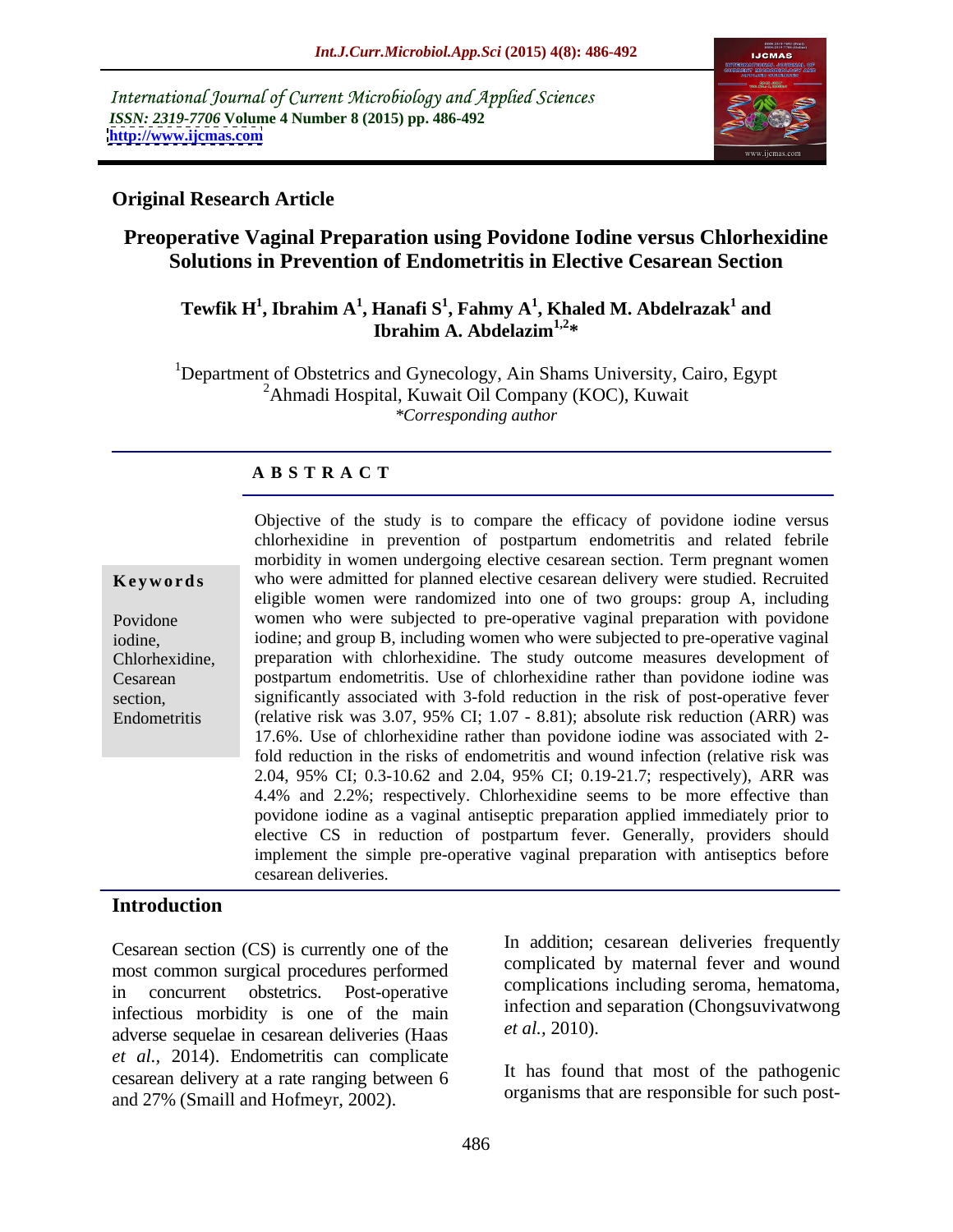operative infectious complications in **Patients and Methods** cesarean section colonize from the vagina (Watts et al, 1991). Prophylactic antibiotic

sepsis remains a serious complication (Haas *et al.,* 2014). Vaginal antiseptic preparation

Likewise, vaginal antiseptic preparation

There are no published data that compare for many decades in hospital and other

effective than povidone iodine in decreasing (Chlorhexidine<sup>®</sup> antiseptic solution, the bacterial colony counts that found in the SEDICO, Egypt). Randomization performed

undergoing elective cesarean section. Intravenous) at the time of induction of

### **Patients and Methods**

has been a standard practice in cesarean at the labor/delivery ward at Ain Shams section and shown to be effective in University Maternity Hospital during the prevention of postoperative endometritis and period between September 2014 and surgical site sepsis (Starr *et al.*, 2005). February 2015. The study protocol was in<br>agreement with the Helsinki Declaration for<br>Nevertheless, despite the wide use of Ethical Medical Research, last updated in prophylactic antibiotics, post-operative Brazil 2013 and approved by the Ethical using povidone iodine has been a common University, Cairo, Egypt. Term pregnant practice prior to abdominal and vaginal women who admitted from causality for hysterectomies and shown to reduce the risk planned elective cesarean delivery were of postoperative sepsis (Culligan *et al.,* studied. Obese women who had a Pre- 2005). pregnancy body mass index (BMI) > 30 using povidone iodine was used prior to hemorrhage or those who maintained on cesarean section procedures and was found chronic steroid or immunosuppressive to reduce the risk of postpartum endometritis treatment excluded from this trial. Women (Haas *et al.,* 2014). who had intra-operative or post-operative different antiseptic preparations prior to All participating women signed informed cesarean section. Chlorhexidine is a broad- written consent after thorough explanation spectrum antiseptic that has used extensively of the purpose and procedure of the study. clinical settings. one of two groups: group A, including It has given as maternal vaginal lavage, full- vaginal preparation with povidone iodine body newborn skin cleansing, and/or (Betadine<sup>®</sup> vaginal antiseptic solution, umbilical cord cleansing to prevent infection SEDICO, Egypt); and group B, including in neonates (Lumbiganon *et al.*, 2004). women who subjected to pre-operative Chlorhexidine gluconate shown to be more vaginal preparation with chlorhexidine the bacterial colony counts that found in the SEDICO, Egypt). Randomization performed operative field for vaginal hysterectomy using Computer-generated randomization (Culligan *et al.*, 2005). System. Concealed random allocation<br>applied. Random allocation numbers<br>The study designed to compare the efficacy enclosed in opaque serially numbered of povidone iodine versus chlorhexidine in envelops, only opened after recruitment. All prevention of postpartum endometritis and included women received pre-operative related febrile morbidity in women prophylactic antibiotic (1 gm cephradine This randomized controlled trial conducted February 2015. The study protocol was in agreement with the Helsinki Declaration for Ethical Medical Research, last updated in Research Committee at Obstetrics and Gynecology Department,  $\text{kg/m}^2$ , those who were in labor, those who had ruptured fetal membranes, antepartum events that independently may raise the risk of endometritis excluded from the analysis. Recruited eligible women randomized into women who subjected to pre-operative women who subjected to pre-operative vaginal preparation with chlorhexidine (Chlorhexidine® antiseptic solution, system. Concealed random allocation applied. Random allocation numbers enclosed in opaque serially numbered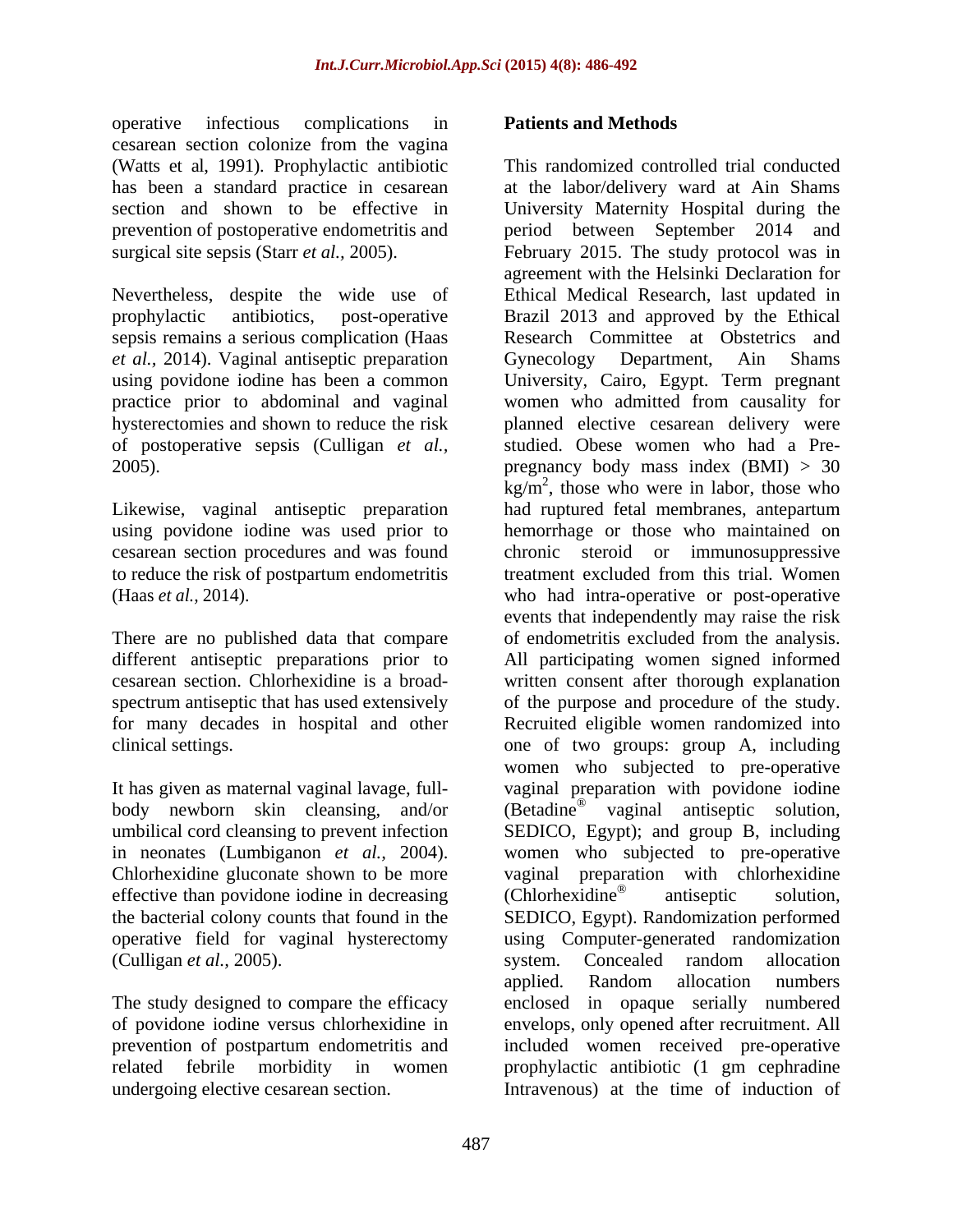indwelling Foley's urinary catheter inserted under complete aseptic conditions. Vaginal preparation using the allocated antiseptic Data were collected and statistically solution performed. Skin was prepared using analyzed using SPSS (Statistical Package for povidone iodine. Low transverse (modified Social Sciences); computer software version Pfannenstiel) incision performed. C-shaped 18 (Chicago, IL, USA). Mean and SD incision of the lower uterine segment (standard deviation) were used to represent performed. After delivery of the fetus, the numerical variables, while, number and placenta and membranes delivered using controlled cord traction. The uterus closed in eategorical variables. Independent student's two layers. The fascia is closed using delayed absorbable number 1 polyglactin (Vicryl®, Ethicon, United States) continuous sutures. The skin closed using non- presented in terms of risk ratios (RRs) and absorbable number 3/0 polypropylene their 95% confidence intervals, as well as (Prolene®, Ethicon, United States) the absolute risk reduction (ARR) subcuticular sutures. CS procedures calculated. P value <0.05 was considered performed by by lecturer of the causality (lecturer of the causality; who had passed the residency program for 3 years and **Results and Discussion** having an experience for 3 years as assistant lecturer, with MD degree), assisted by a registrar of the causality (Amr *et al.,* 2014). to undergo elective CS were approached; Postoperatively, the included women 106 of them were recruited in the current received two doses of the same antibiotic 8 trial. Figure 1 shows details of approach and hours apart. anceless). After induction of anesdesic where  $X^2$  is the chi-square test and N is the chi-square test and N is the chi-square test and N is the chi-square test and N is the chi-square condition. Varying the condition of

The study outcome measures were as any temperature  $\geq 38^{\circ}$ C after 24 hours postoperatively and postpartum endometritis (defined as fever  $\geq 38^{\circ}$ C, uterine tenderness and offensive vaginal discharge that

### **Sample size and statistical anlysis**

The required sample size was calculated using G\* Power software, version 3.17 for sample size calculation [\*Heinrich Heine Universität; Düsseldorf; Germany], setting the  $\alpha$ -error probability at 0.05, power [1- $\beta$ ] error probability] at 0.95%, and effective sample size [w] at 0.3. The effective size [w]

anesthesia. After induction of anesthesia, where  $X^2$  is the chi-square test and N is the is the chi-square test and N is the total sample size.

, Ethicon, United States) continuous variables analysis. The risk association , Ethicon, United States) percentage were used to represent t-test, used for numeric parametric variables, and Chi-square  $(x^2)$  test for categorical the absolute risk reduction (ARR) significant.

# **Results and Discussion**

Three hundred and eleven women admitted both groups.

development of postoperative fever, defined There was no significant difference between necessitate antibiotic treatment).  $22.1 \pm 5.1$ ; respectively) and median parity group A (Povidone Iodine) and group B (Chlorhexidine group) regarding; mean age  $(27.12 \pm 5.2 \text{ versus } 28.88 \pm 5.9 \text{ years})$ respectively), mean BMI (21.81  $\pm$  4.2 versus (1 (Range; 0-4) versus 1 (Range; 0-3); respectively) (Table 1).

> There was a significantly higher rate of post operative fever in group A (Povidone Iodine) compared to group B (Chlorhexidine group) (13 (28.3%) versus 4 (8.5%); respectively). The rates of endometritis and wound infection were higher in group A (Povidone Iodine) compared to group B (Chlorhexidine group), but this difference was statistically insignificant (Table 2).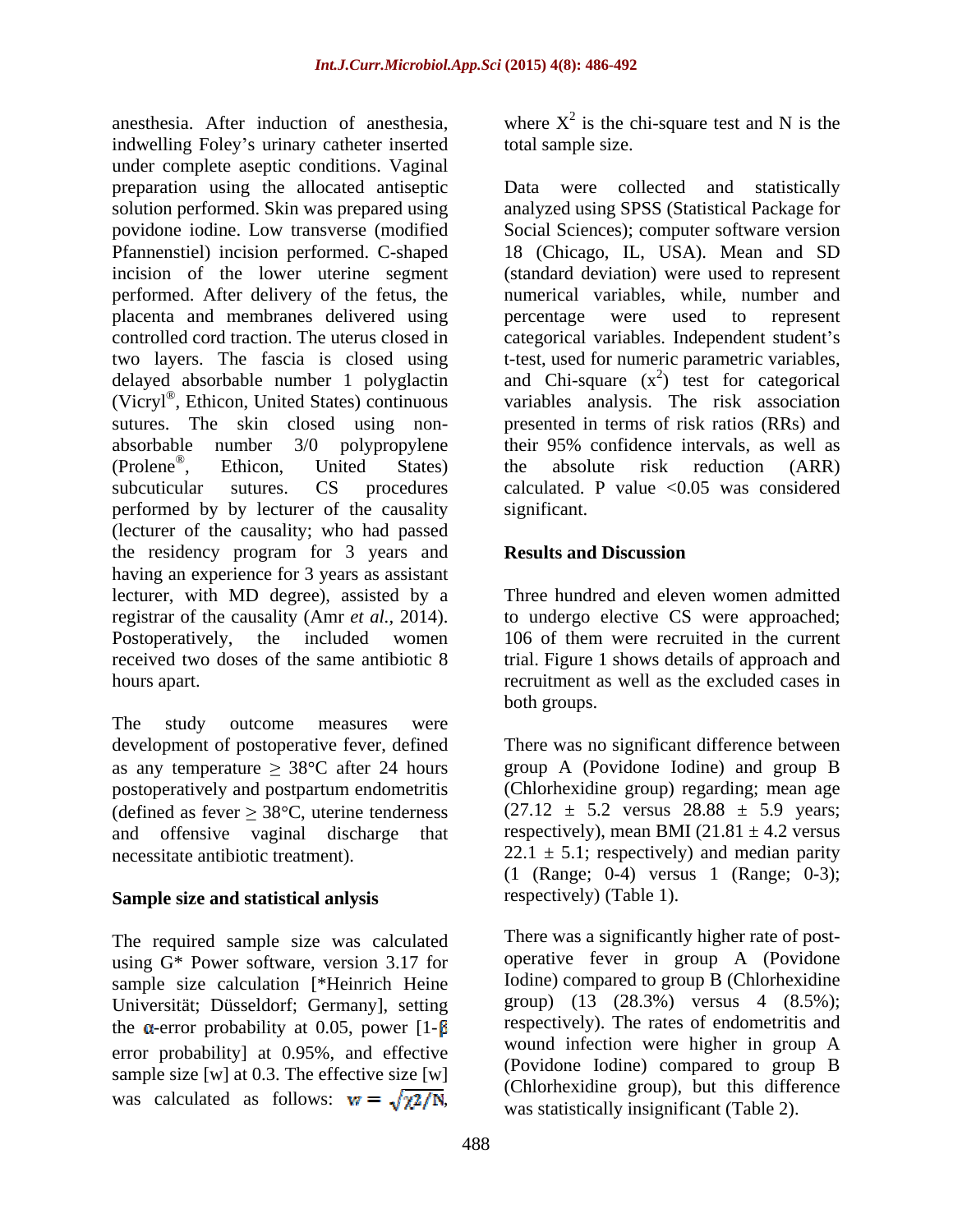Use of chlorhexidine rather than povidone cesarean endometritis occurred in 7% of 17.6%. Use of chlorhexidine rather than of post-operative fever or wound infection. povidone iodine was also associated with 2-

The use of vaginal antiseptic preparation (Starr *et al.*, 2005). prior to CS has previously been shown to reduce the risk of post-operative febrile Cochrane systematic review published in

In this study; There was a significantly Iodine compared to chlorhexidine group, but of post-cesarean endometritis from 8.3% in 95% CI; 0.19-21.7; respectively). with ruptured membranes (4.3% in the

A randomized controlled study which control group; RR 0.24, 95% CI 0.10 to performed in 308 women undergoing non- 0.55, three trials, 272 women). Has and Cocesarean endometritis and wound infection (Starr *et al.,* 2005). Subjects received either standard abdominal scrub alone or This benefit is particularly realized for abdominal scrub with an additional vaginal women undergoing cesarean delivery, who preparation with povidone-iodine solution. are already in labor or who have ruptured Starr and colleagues, found that post-

iodine was significantly associated with 3- subjects who received a pre-operative fold reduction in the risk of post-operative vaginal preparation and 14.5% of controls fever (relative risk was 3.07, 95% CI;  $1.07 - (p<0.05)$ . Also, they found no measurable 8.81); absolute risk reduction (ARR) was effect of a vaginal scrub on the development cesarean endometritis occurred in 7% of

fold reduction in the risks of endometritis Starr and colleagues concluded that pre and wound infection (relative risk was 2.04, operative vaginal scrub with povidone-95% CI; 0.3-10.62 and 2.04, 95% CI; 0.19- 21.7; respectively), ARR was 4.4% and cesarean endometritis. This intervention 2.2%; respectively (Table 2). does not seem to decrease the overall risk of iodine decreases the incidence of post cesarean endometritis. This intervention post-operative fever or wound infection

morbidity and endometritis. December 2014 (Seven trials randomizing higher rate of post-operative fever in cleansing (all with povidone-iodine) on povidone Iodine compared to chlorhexidine post-cesarean infectious morbidity (Haas *et*  group (13 (28.3%) versus 4 (8.5%); *al.,* 2014). They found that vaginal respectively). The rates of endometritis and preparation immediately before cesarean wound infection were higher in povidone delivery significantly reduced the incidence this difference was statistically insignificant. control groups to 4.3% in vaginal cleansing Use of chlorhexidine rather than povidone groups (RR 0.45, 95% CI 0.25 - 0.81). Also, iodine was significantly associated with 3- they found the risk reduction was fold reduction in the risk of post-operative particularly strong for women who were fever (RR was 3.07, 95% CI; 1.07 - 8.81) already in labor at the time of the cesarean and 2-fold reduction in the risks of delivery (7.4% in the vaginal cleansing endometritis and wound infection (relative group versus 13.0% in the control group; RR risk was 2.04, 95% CI; 0.3-10.62 and 2.04, 0.56, 95% CI 0.34 - 0.95) and for women performed in 308 women undergoing non- 0.55, three trials, 272 women). Hass and Co emergent CS by Starr and colleagues to workers concluded that vaginal preparation detect the effect of pre-operative vaginal with povidone-iodine solution immediately preparation with povidone-iodine as a before cesarean delivery reduces the risk of preventive intervention against post- post-operative endometritis (Haas *et al.,* (Starr *et al.*, 2005).<br>Cochrane systematic review published in 2816 women) evaluated by Hass and Co workers to evaluate the effect of vaginal of post-cesarean endometritis from 8.3% in with ruptured membranes (4.3% in the vaginal cleansing group versus 17.9% in the control group; RR 0.24, 95% CI 0.10 to 2014).

membranes. Hass and co-workers also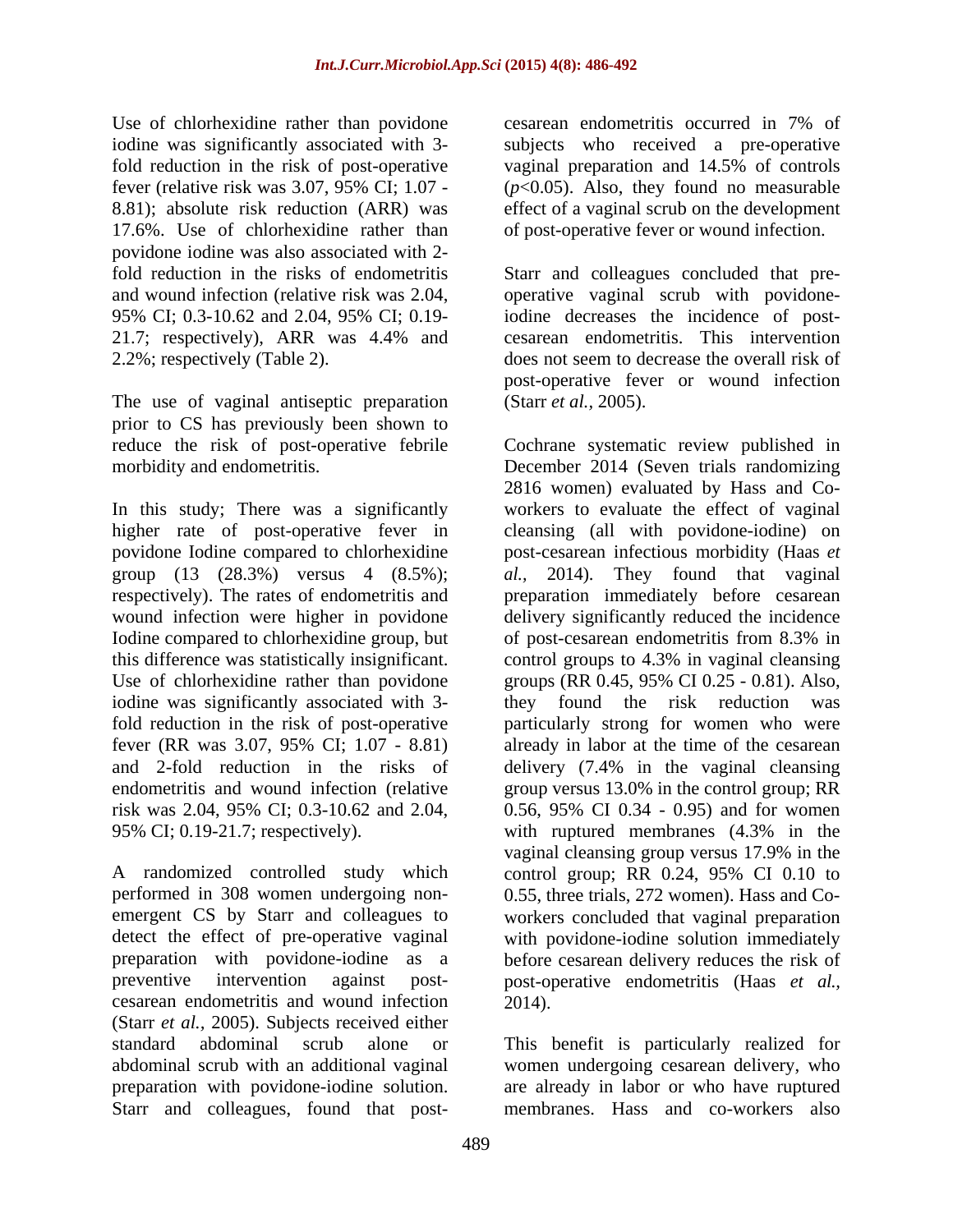concluded that as a simple, generally inexpensive intervention, providers should compare chlorhexidine to povidone iodine in consider implementing pre-operative vaginal high risk population specially women in cleansing with povidone-iodine before labor or women with rupture of fetal performing cesarean deliveries (Haas *et al.,* 2014). To the best of our knowledge, the current study was the first randomized controlled trial that compare chlorhexidine to povidone iodine as vaginal antiseptic preparation prior to elective CS. The study endometritis and wound sepsis was also inexpensive pre-operative vaginal reduced but not to a statistically significant **permission** with antiseptics before

recruitment of women planned for elective CS, which considered as low risk

population, further studies are needed to membranes and delivered by cesarean section.

has shown that chlorhexidine was immediately prior to elective CS in significantly associated with reduced risk of reduction of postpartum fever. Generally, post-operative fever. The rates of providers should implement the simple and level. performing cesarean deliveries to reduce The only limitation in this study is risk of post-operative endometritis and In conclusion, chlorhexidine seems to be more effective than povidone iodine as a vaginal antiseptic preparation applied inexpensive pre-operative vaginal preparation with antiseptics before febrile morbidities.

| Variable       | Group A                                       | Group B         | P value (95% CI), Significance                                                               |
|----------------|-----------------------------------------------|-----------------|----------------------------------------------------------------------------------------------|
|                | (Povidone Iodine group) (Chlorhexidine group) |                 |                                                                                              |
|                | (Number 46)                                   | (Number 47)     |                                                                                              |
| Age (years)    |                                               |                 |                                                                                              |
| $Mean \pm SD$  | $27.12 \pm 5.2$                               | $28.88 \pm 5.9$ |                                                                                              |
| (Range)        | $(22 - 37)$                                   | $(24 - 38)$     | $\left[ \begin{array}{cc} 1 & (-7.3, -1.7, 3.7), \text{Non-Significant} \end{array} \right]$ |
| BMI $(kg/m^2)$ |                                               |                 |                                                                                              |
| $Mean \pm SD$  | $21.81 \pm 4.2$                               | $22.1 \pm 5.1$  |                                                                                              |
| (Range)        | $(19.1 - 28.9)$                               | $(18.2 - 27.2)$ | $\vert$ 0.89 (-6.1319 <-0.3< 5.5319), Non-                                                   |
|                |                                               |                 | Significant*                                                                                 |
| Parity         |                                               |                 |                                                                                              |
| Range          | $0 - 4$                                       |                 |                                                                                              |
| Median (IQR)   | $1(1-2)$                                      | $1(1-2)$        | $P = 1$ (-6.1, -0.3, 5.5), Non-Significant**                                                 |

**Table.1** Demographic Data of two studied groups

\*\*Analysis using Chi-square (x2) test

\*Analysis done using independent student s t-test

BMI: Body mass index (calculated as weight (kg) divided by squared height (m2))

IQR: Interquartile range; SD: Standard deviation

| <b>Table.2</b> Postoperative fever, endometritis and wound infection in two studied g | <sup>t</sup> <sup>ad</sup> groups |  |
|---------------------------------------------------------------------------------------|-----------------------------------|--|
|                                                                                       |                                   |  |

| Variable                       |                                                                   |             | Value; RR                      | ARR   |
|--------------------------------|-------------------------------------------------------------------|-------------|--------------------------------|-------|
|                                | (Povidone Iodine group) (Chlorhexidine group) $(95\% \text{ CI})$ |             |                                |       |
|                                | (Number 46)                                                       | (Number 47) |                                |       |
| Postoperative Fever 13 (28.3%) |                                                                   | (4(8.5%)    | 0.03; 3.3 (1.17 - 9.4)         | 17.6% |
| Endometritis                   | 14(8.7%)                                                          | $12(4.3\%)$ | 6; 2.04 $(0.39 - 10.62)$ 4.4%  |       |
| <b>Wound Infection</b>         | 2(4.3%)                                                           | $1(2.1\%)$  | $0.5; 2.04 (0.19 - 21.7)$ 2.2% |       |

Analysis done using Chi-square test  $(X^2)$  test ) test

ARR: Absolute Risk Reduction; RR: (95% CI) relative risk and its 95% confidence interval SD: presented as number and percentage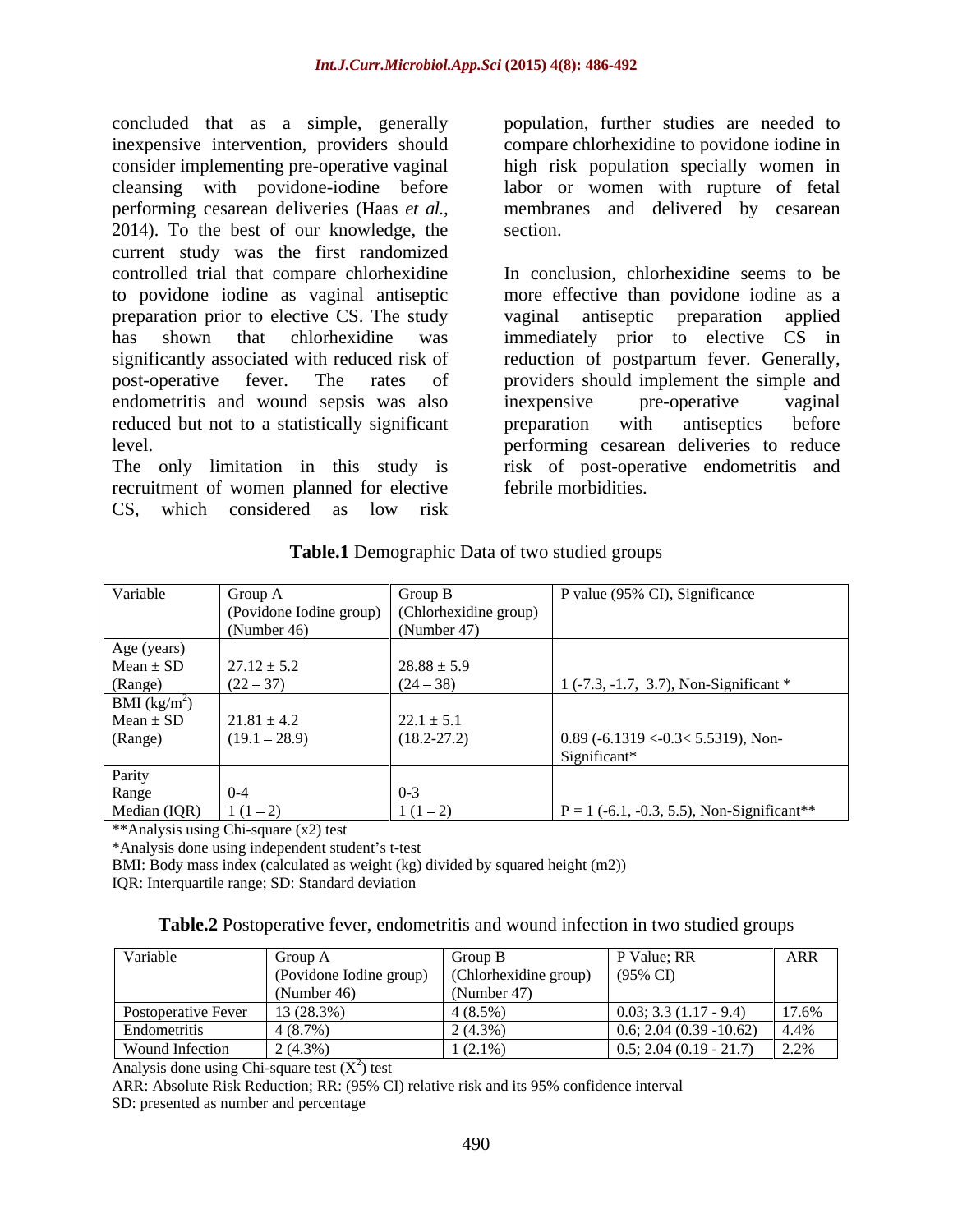

#### **Figure.1** Flow diagram of the study course, excluded cases and reasons for exclusion

\*Women not eligible and excluded; women in labor, with ruptured membranes, antepartum hemorrhage and women under chronic steroid therapy.

\*\*Excluded women in group A (6 Cases); 1 case of bladder injury, 2 casesof severe intraoperative blood loss that necessitated blood transfusion, 1 case that needed manual separation of the placenta and 2 cases who did not attend for follow-up postoperatively.

\*\*\*Excluded women in group B (7 Cases); 3 cases of severe intraoperative blood loss that necessitated blood transfusion, 1 case of small bowel injury, 1 case that needed manual separation of the placenta and 2 cases who did not attend for follow-up postoperatively.

### **Acknowledgment**

We would like to express our appreciation to women participated in this study, also, we appreciate the efforts done by our colleagues in department of Obstetrics and gynecology during and after cesarean section: A Ain Shams university for their cooperation double blinded. randomized.

**Conflict of interest:** Authors declare that Chongsuvivatwong, V., Bachtiar, H., they have no conflict of interest in relation

#### **References**

- during conduction of this study.<br>
controlled trial. Asian Pac. J. Amr H Yehia, Magdy H Koleib, Ibrahim A Abdelazim, Ahmed Atik, 2014. Tranexamic acid reduces blood loss during and after cesarean section: A double blinded, randomized, *Reprod.* (APJR), 3(1): 53–56.
- to this study. Suwanrath, C., *et al.* 2010. Maternal Chongsuvivatwong, V., Bachtiar, Chowdhury, M.E., Fernando, S., and fetal mortality and complications associated with cesarean section